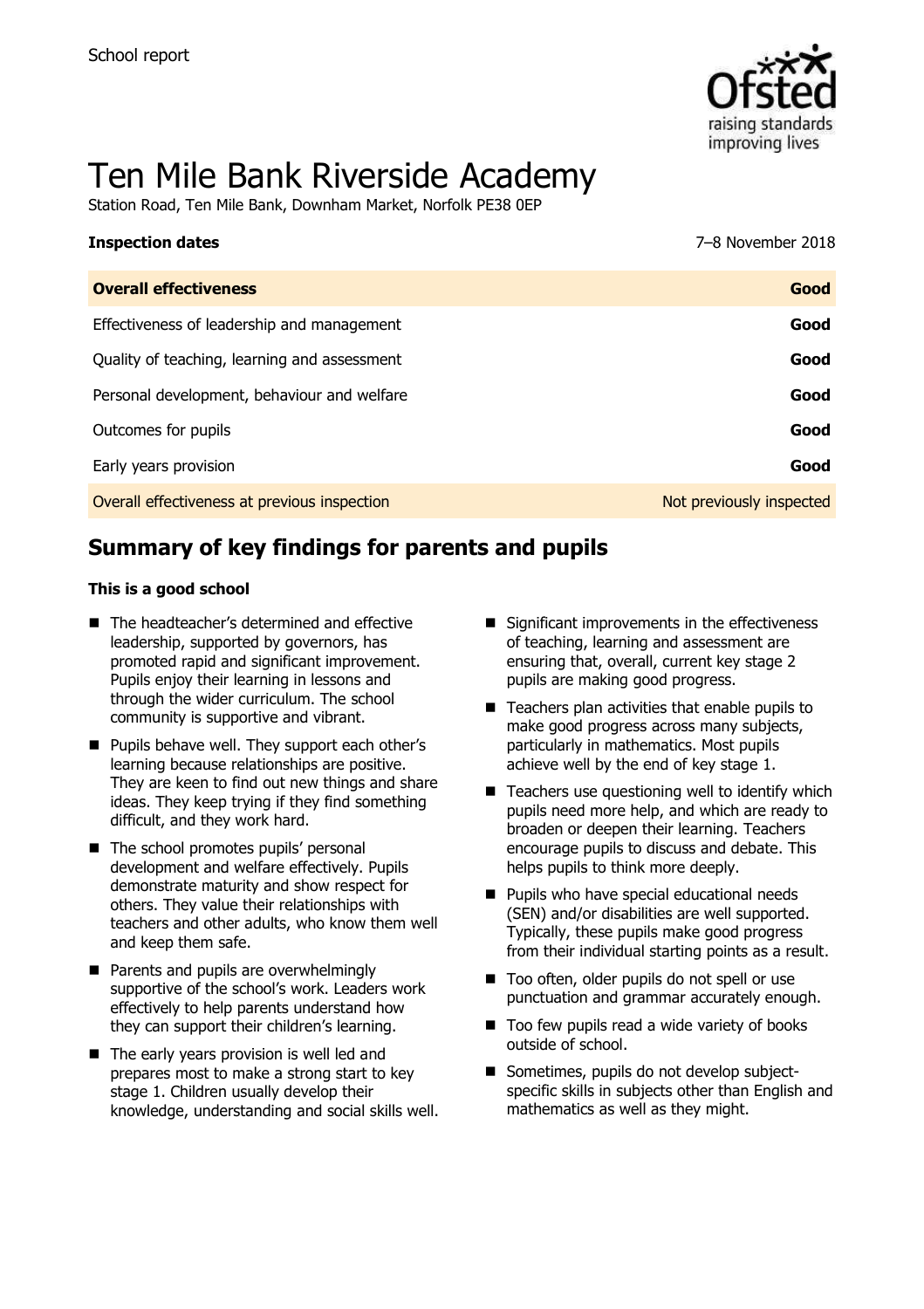

# **Full report**

### **What does the school need to do to improve further?**

- Strengthen pupils' personal development, and raise achievement throughout the school, by:
	- ensuring that all pupils spell and use punctuation and grammar with accuracy
	- broadening the range of books that pupils read
	- ensuring that pupils develop subject-specific skills in subjects other than English and mathematics.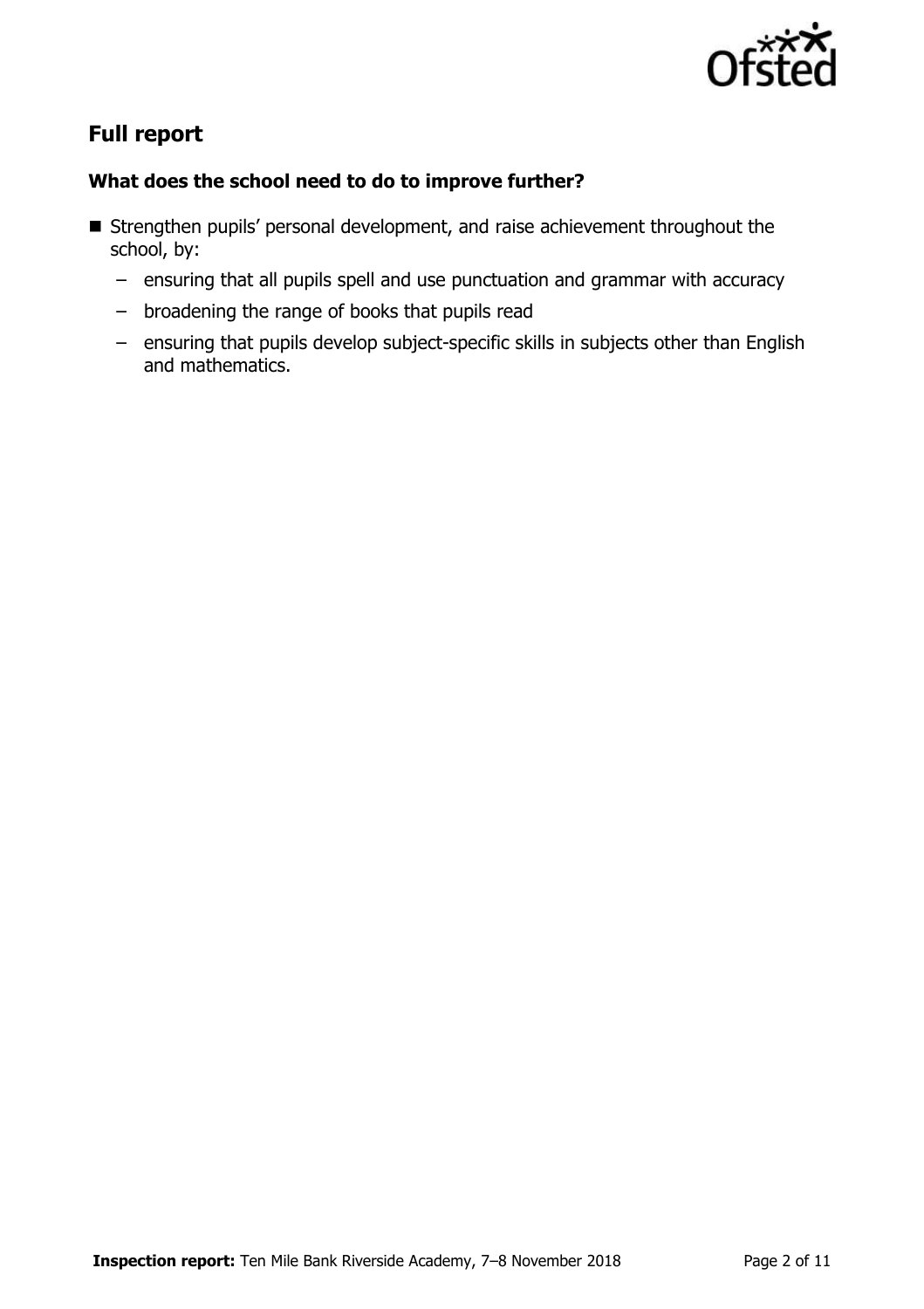

# **Inspection judgements**

#### **Effectiveness of leadership and management Good**

- After a period of turbulence in leadership, the current headteacher has worked swiftly and effectively to make substantial improvements in the school's provision since her appointment in September 2017. Pupils' behaviour is now securely good, as is the progress that they make. The school community is as happy as it is productive.
- The headteacher has used her expert knowledge of what makes for effective teaching and learning to ensure that staff receive relevant training and support. All staff share her high expectations and work hard to constantly refine and improve their classroom practice. Teachers and teaching assistants work together effectively. Teaching enables pupils to make good progress as a result.
- The school's curriculum is broad and balanced. The headteacher and staff have reviewed what is taught and how, particularly in subjects other than English and mathematics. These changes are ensuring that pupils develop their knowledge well across a wide range of subjects. They are also strongly promoting pupils' enjoyment of learning and their drive to succeed.
- Leaders provide parents with clear guidance about what their children are learning in different subjects. They also give parents information about how they can support pupils' learning at home. This is particularly effective in the early years.
- **Pupils are often enthused by trips and visits that link to the topics they are studying.** For example, younger pupils were keen to talk and write about what they had seen after a visit to a toy museum. Older pupils completed compelling imaginative writing after taking part in an 'evacuee day', when they learned what evacuee children experienced during the Second World War.
- The headteacher is drawing on the experience and expertise of other colleagues in the federation in order to increase leadership capacity in this very small school. This is ensuring, for example, that there is a leader for each different subject that is taught.
- A member of staff who has recently taken on the role of special educational needs coordinator (SENCo) is working to ensure that the very small number of pupils who have SEN and/or disabilities receive the support that they need. Most are making good progress from their different starting points as a result.
- Leaders and teachers know and thoroughly understand the individual circumstances of the very small number of disadvantaged pupils. This means that leaders know about any barriers to their attendance or learning well. They use additional funding effectively to remove these barriers and to ensure that these pupils enjoy the same opportunities as others.
- Leaders use sports premium funding to enable pupils to experience a very wide range of sporting opportunities, including martial arts. All pupils recently engaged in a 10 week fitness programme led by an ex-military instructor, which led to measurable gains in their fitness levels.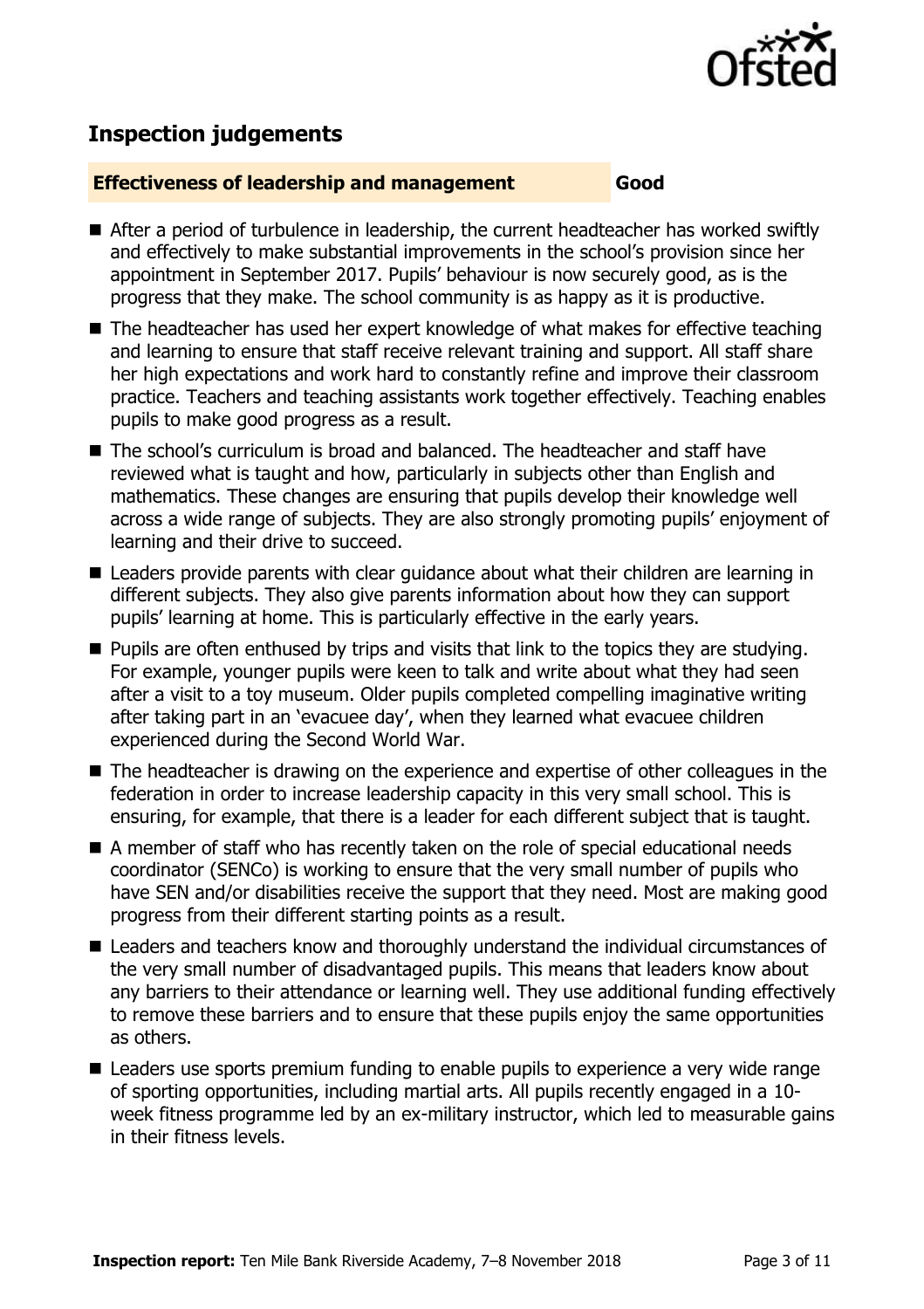

- Leaders have ensured that all pupils can and do participate in a very wide variety of sporting and cultural activities. Nearly all pupils regularly take part in at least one afterschool activity. These activities strongly promote pupils' personal development.
- **Parents are exceptionally positive about the school. A very high proportion of parents** chose to make positive comments via Ofsted's Parent View questionnaire. Parents said that they appreciate how well teachers know and care for their children, and also appreciate the engaging nature of their learning. Parents also commented positively about the very wide range of activities that their pupils enjoy outside of the classroom.
- The multi-academy trust is making a significant contribution to ongoing improvements at the school. Advisers make regular monitoring visits and checks, including of the school's safeguarding work. Leaders and teachers benefit from the training that the trust provides, and the support provided by subject specialists.

#### **Governance of the school**

- Membership of the governing body fell dramatically when the school became an academy, which presented considerable challenges for the four governors who continued in their roles. Standards fell at the school during this time, but the remaining governors continued to provide as much challenge and support as possible.
- Since the governors secured the appointment of the current headteacher, numbers have risen once again. The trust has been instrumental in ensuring both this and the appointment of a highly experienced and dedicated chair. There are now sufficient governors to carry out the role of scrutinising all aspects of the school's work.
- The chair of governors has ensured that each member of the governing body is responsible for monitoring a specific aspect of the school's work. Governors have started to carry out visits as part of this monitoring and to participate in relevant training to enable them to do this well. It is too soon to see the full impact of this work.

#### **Safeguarding**

- The arrangements for safeguarding are effective.
- Leaders and governors have ensured that there are effective procedures to check that staff are suitable to work with children before they are employed. The school's single central record meets all statutory requirements.
- Leaders ensure that staff receive appropriate training so that they can identify possible indications that a pupil is vulnerable. Safeguarding records show that staff follow the very clear procedures when they have concerns.
- The headteacher has ensured that records of child protection concerns are accurately kept and has reviewed and improved historic records to ensure that they are of high quality. As a result, staff have easy access to the relevant information about individual pupils. When necessary, they use it to make timely and appropriate decisions about how to respond when a pupil needs help, and they liaise with external agencies as required.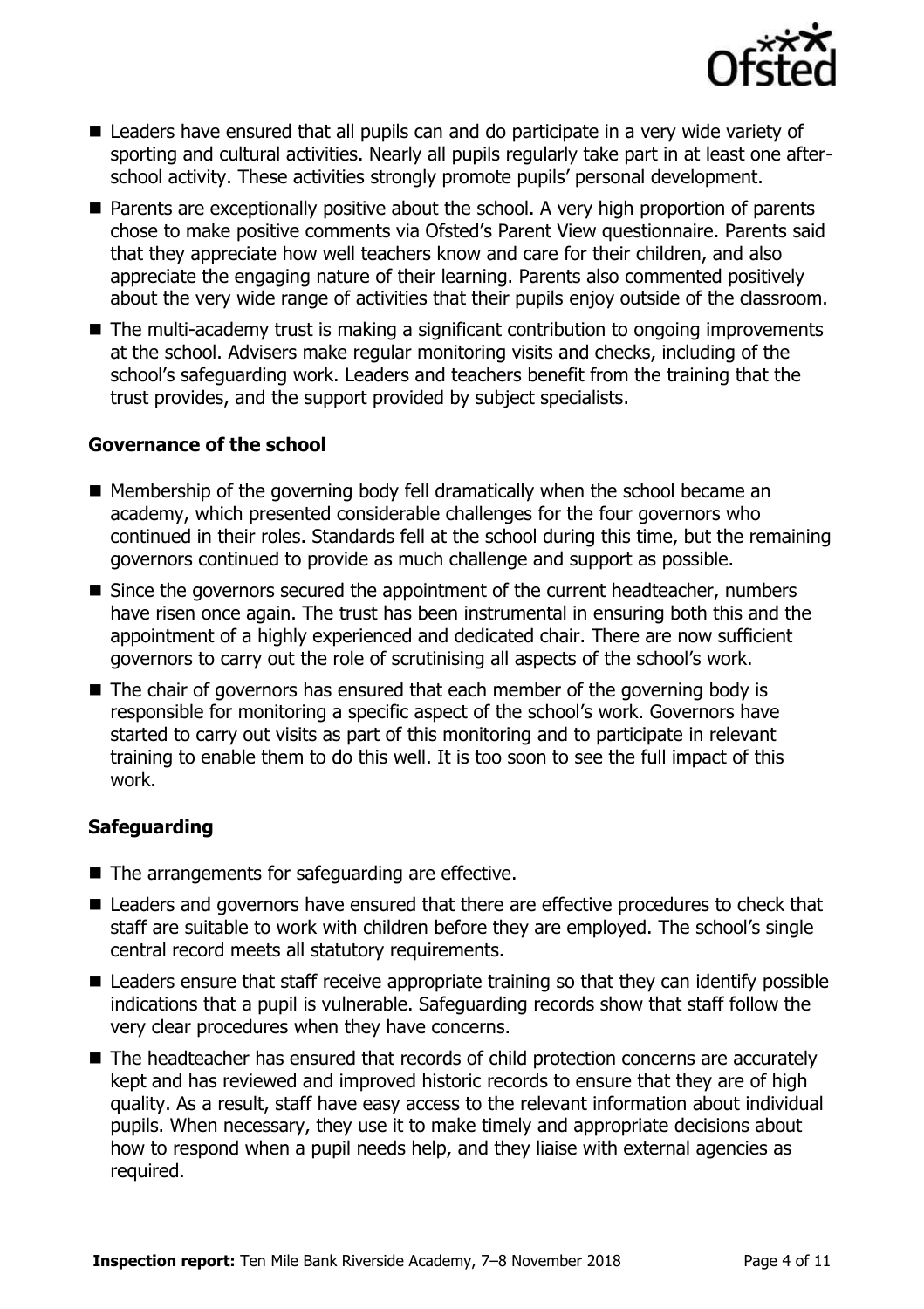

#### **Quality of teaching, learning and assessment Good**

- Teaching enables pupils to make good progress. Some pupils, particularly in upper key stage 2, experienced weaker teaching when they were younger. Where there have been gaps in their learning, these are closing quickly because teaching is now highly effective.
- **Pupils are keen to meet the very high expectations set by their teachers. Teachers** know pupils very well. They use their understanding of what individuals know and can do to plan activities that enable them to take the next steps in their learning, particularly in English and mathematics.
- Typically, activities are highly engaging. Often tasks capture pupils' imagination, particularly when they relate to a recent activity or experience that pupils have engaged in. This makes them very keen to write.
- Teachers have strong subject knowledge and a deep understanding of how pupils learn, remember things and develop new skills. They use questioning effectively to work out who is ready to move on, and who is not clear about something. Teachers skilfully establish at what stage in their thinking pupils have made an error. They ask questions that prompt pupils to think more clearly and to correct it.
- **Pupils readily try different techniques to solve problems or return to their work to edit** and improve it because teachers encourage these behaviours. Pupils are also willing to explain if they are not sure, and to try again so that they find out the answer or solution rather than wait to be told it.
- Teachers ensure that they set appropriately challenging tasks for each individual pupil within the school's two mixed-age classes. This enables some, including the most able, to successfully complete tasks that might usually be set for older pupils.
- Teachers and teaching assistants have a good understanding of how to teach phonics. Younger pupils learn the sounds and letters quickly and develop the ability to decode words. Pupils develop their reading skills well as they move up the school. Older pupils develop the ability to draw inferences from text, and to consider why an author has chosen to use specific words or literary devices.
- The teaching of mathematics is particularly effective. Pupils told the inspector that they particularly enjoy their learning in this subject and, as one put it, 'being able to get to the answer by using different methods to puzzle things out'. Pupils develop sound mathematical understanding and the ability to apply their skills to problem-solving activities.
- Teachers do not consistently ensure that pupils develop and refine their subjectspecific skills as, for example, scientists, geographers or historians. This means that they cannot always apply their knowledge as well as they might.
- Teachers regularly correct errors in pupils' spelling, punctuation and grammar but, too often, these continue. This is particularly the case in older pupils' work.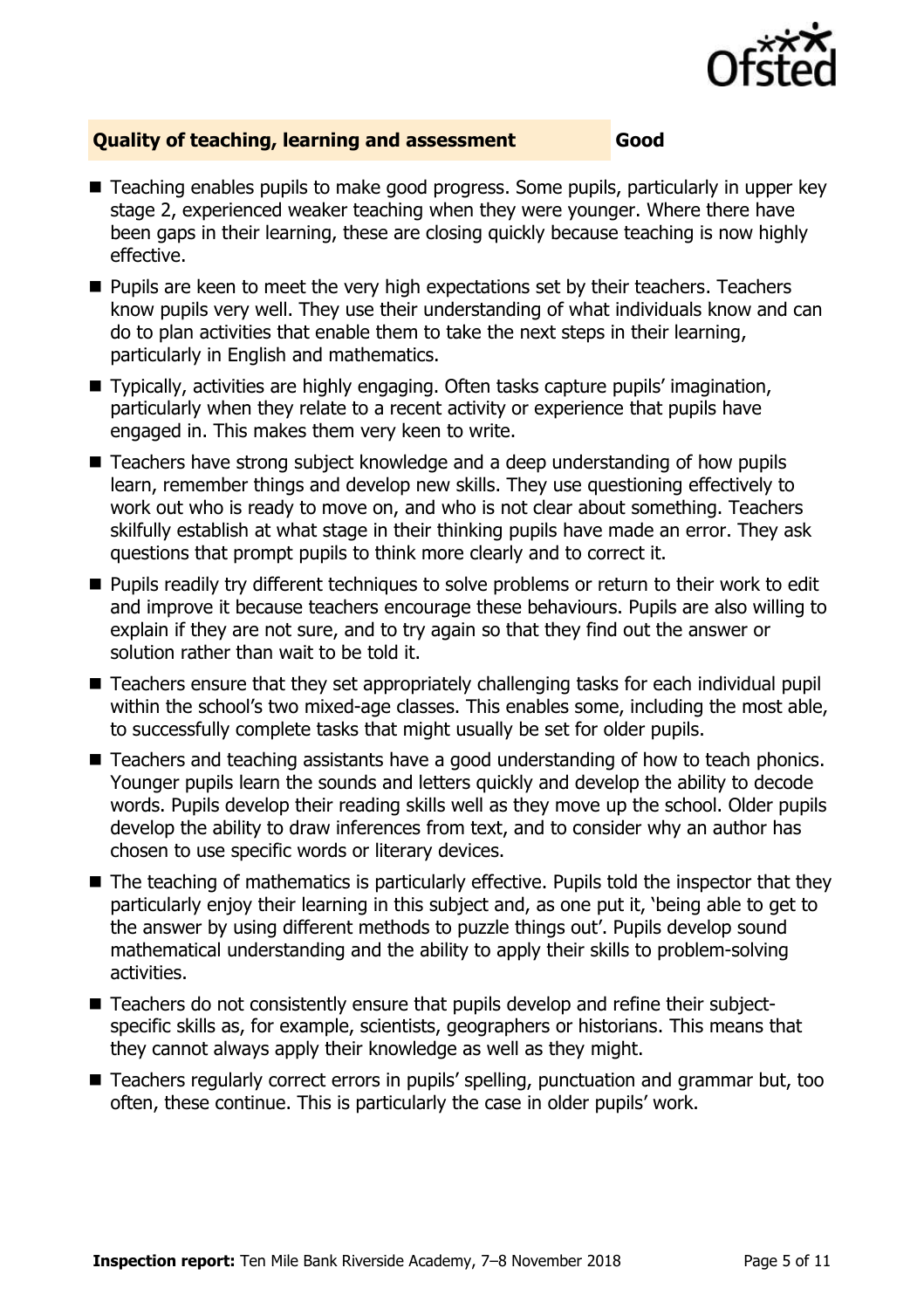

#### **Personal development, behaviour and welfare Good**

#### **Personal development and welfare**

- The school's work to promote pupils' personal development and welfare is good. Teachers help to develop pupils' confidence, resilience and their understanding about how to learn effectively.
- The taught curriculum helps develop pupils' understanding of how to stay as safe as possible, as do assemblies. Trips and visits also aid this learning, such as the 'Crucial Crew' safety day at King's Lynn fire station, which developed pupils' understanding of the work of the different emergency services.
- **Pupils told the inspector that there is little if any bullying at the school and that any** issues that arise are sorted out quickly by staff when they occur. All pupils who spoke with the inspector, or who completed the pupil survey, said that they always feel safe at school and would feel comfortable in talking to an adult if they had a concern. Pupils value the positive relationships that they have with their teachers and other adults at school.
- **Pupils take an evident pleasure in their learning and enjoy coming to school. Many** arrive early and attend breakfast club. Pupils enjoy the company of their friends and their teachers. They are unfailingly polite and articulate, welcoming to visitors and keen to talk about their learning.
- Teachers are encouraging pupils to take more care with their handwriting and in the presentation of their work. Most are responding and making efforts to improve in both respects.
- **Pupils understand and respect the fact that people have different lifestyles and beliefs.** Leaders are aware that pupils' understanding of some cultures and beliefs lacks depth and are making changes to the curriculum to address this.
- Leaders have identified the fact that although pupils are taught to read well, too many do not read a wide range of texts outside of school. Leaders have recently improved the range of books on offer in the school's library, and they are providing guidance to parents about supporting their children with reading at home. The full impact of this work is not yet evident.

#### **Behaviour**

- The behaviour of pupils is good. The school's monitoring information shows that it has improved markedly over time. This is because leaders have set high and clear expectations, and because pupils themselves want to work without the distraction of disruption. There are few serious incidents of misbehaviour. Pupils are keen to earn rewards for behaving well.
- With few exceptions, pupils get down to work guickly. They tackle the tasks that they are set with a highly positive attitude. When they find work difficult, they usually keep trying. Older pupils are particularly willing to vocalise ideas or answers that they are unsure about because teachers encourage this.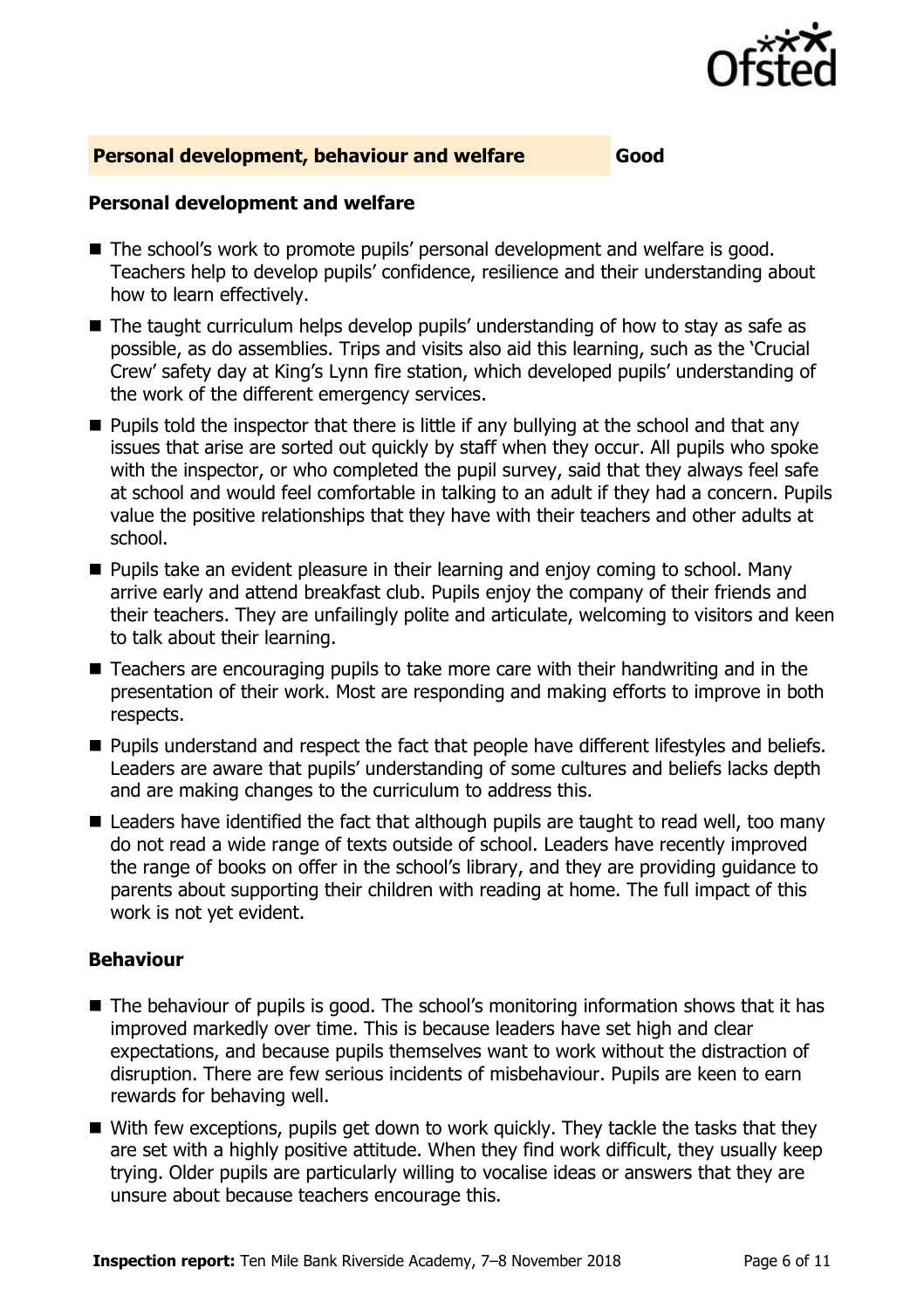

- **Pupils concentrate for prolonged periods very well, including when their teacher is** helping others in the class. Teachers encourage pupils to share their ideas. Pupils listen respectfully to each other's opinions. Pupils support each other in their learning. As one put it, 'If someone gets stuck, we help them if we can.'
- Overall, the rate of pupils' absence is above the national average because the attendance of a small number of pupils is too low. However, attendance is improving because leaders and governors are taking more robust action to reduce avoidable absence than was the case in the past.

#### **Outcomes for pupils Good**

- The number of pupils in each year group is small. This means that caution must be taken when considering published information about pupils' progress and outcomes. In each of the past three years, results at key stage 1 were broadly in line with national averages in reading, writing and mathematics. Typically, pupils reach the required standard in phonics.
- In 2016 and 2017, too few key stage 2 pupils made sufficient progress and achieved the expected standard in reading, writing or mathematics. Although in 2018 there were too few pupils in Year 6 for their results to be reported in detail, results were much improved because of the improvements in teaching. Pupils' progress was in line with the national average in each of reading, writing and mathematics.
- $\blacksquare$  The work in pupils' exercise books shows that key stage 1 pupils make good progress in English and mathematics. Overall, key stage 2 pupils are making very good progress in mathematics. A small number of pupils in key stage 2 who fell behind in English due to a legacy of poor teaching are making the necessary progress to catch up.
- **Pupils' work demonstrates that, over time, they are developing their knowledge and** understanding well in subjects other than English and mathematics.
- Typically, disadvantaged pupils make similar progress to other pupils. There are too few disadvantaged pupils in the school to make comparisons with other pupils nationally without the risk of identifying individuals.
- Pupils who have SEN and/or disabilities make good progress from their individual starting points. Where this is not the case, leaders can offer compelling evidence about why this is and what they are doing about it.
- The work of the most able shows that, overall, these pupils' current attainment is high and that they are making good progress, particularly in mathematics.
- Some older pupils make too many spelling errors and do not use punctuation and grammar as accurately as they should.
- When working in subjects other than English and mathematics, some pupils do not develop their subject-specific skills as strongly as they might.

#### **Early years provision Good**

 $\blacksquare$  In any given year, there are only a very few children in the early years. Over time, most start with skills and abilities that are broadly typical for their age. The early years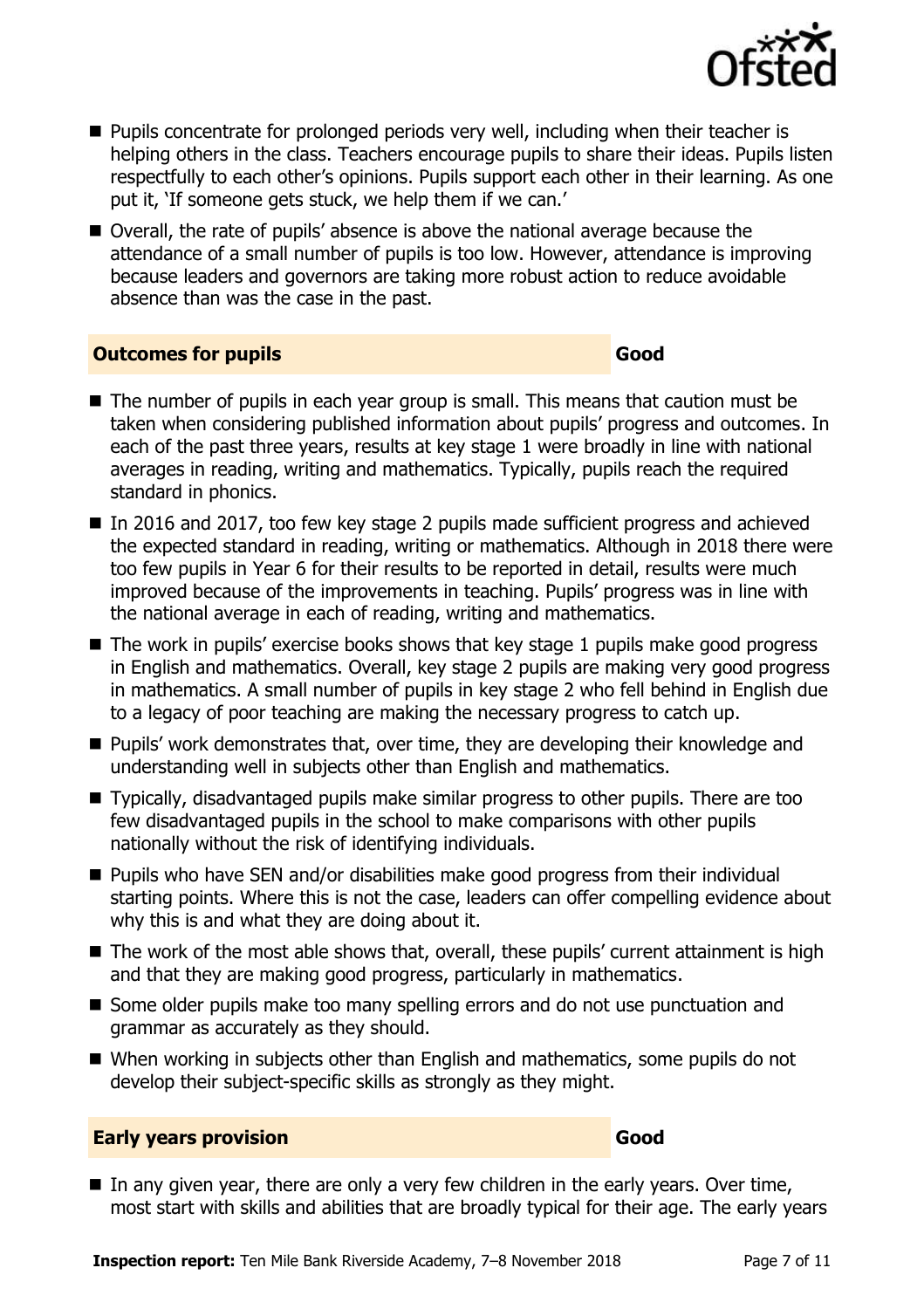

leader makes accurate initial assessments of what individual children can and cannot do. She uses this information to plan a wide range of appropriate and highly engaging activities that promote their development well.

- Children enjoy learning within a safe, well-resourced environment. Teachers encourage children to talk about the things they have done and seen, and the places they have been. They plan visits so that exciting experiences encourage children to speak, to draw and to start to write.
- Teachers' questioning and careful explanations help children to develop and deepen their understanding of the world around them. Children engage in activities, such as designing an imaginary hospital, which help them to develop skills such as turn-taking, cooperation and problem-solving. Teachers enable children to develop their independence by allowing them to work out how to do things by themselves. This builds their resilience.
- Children start to develop an understanding of hazards and how they can keep themselves safe, because teachers help them to anticipate dangers. When engaging in imaginative play involving cooking, or mowing the grass, for example, children can articulate possible risks and how to minimise them.
- Typically, most children form letters well and have progressed from mark-making to writing in sentences by the time they start key stage 1. Well-chosen mathematics resources and activities engage children and develop their understanding of basic mathematical operations. In these ways, pupils are well prepared for the next stage in their education.
- Behaviour in the early years is good. Children listen carefully, and usually follow instructions quickly. They get used to working by themselves for appropriate periods of time without becoming frustrated. By these means, they become effective learners who are ready for the next stage.
- The early years leader keeps detailed records of each child's progress across all areas of learning and uses these to help plan the next steps in children's learning. This, together with effective teaching, ensures that children engage in varied and appropriately challenging activities. Parents appreciate the guidance that the school gives them about the best way to support their children's learning at home.
- The number of early years children on roll has been very low in each of the previous three years, which invalidates comparisons with national averages for any given year. Over time, children, including those who are disadvantaged, usually make good progress from their starting points and, typically, reach a good level of development by the end of Reception.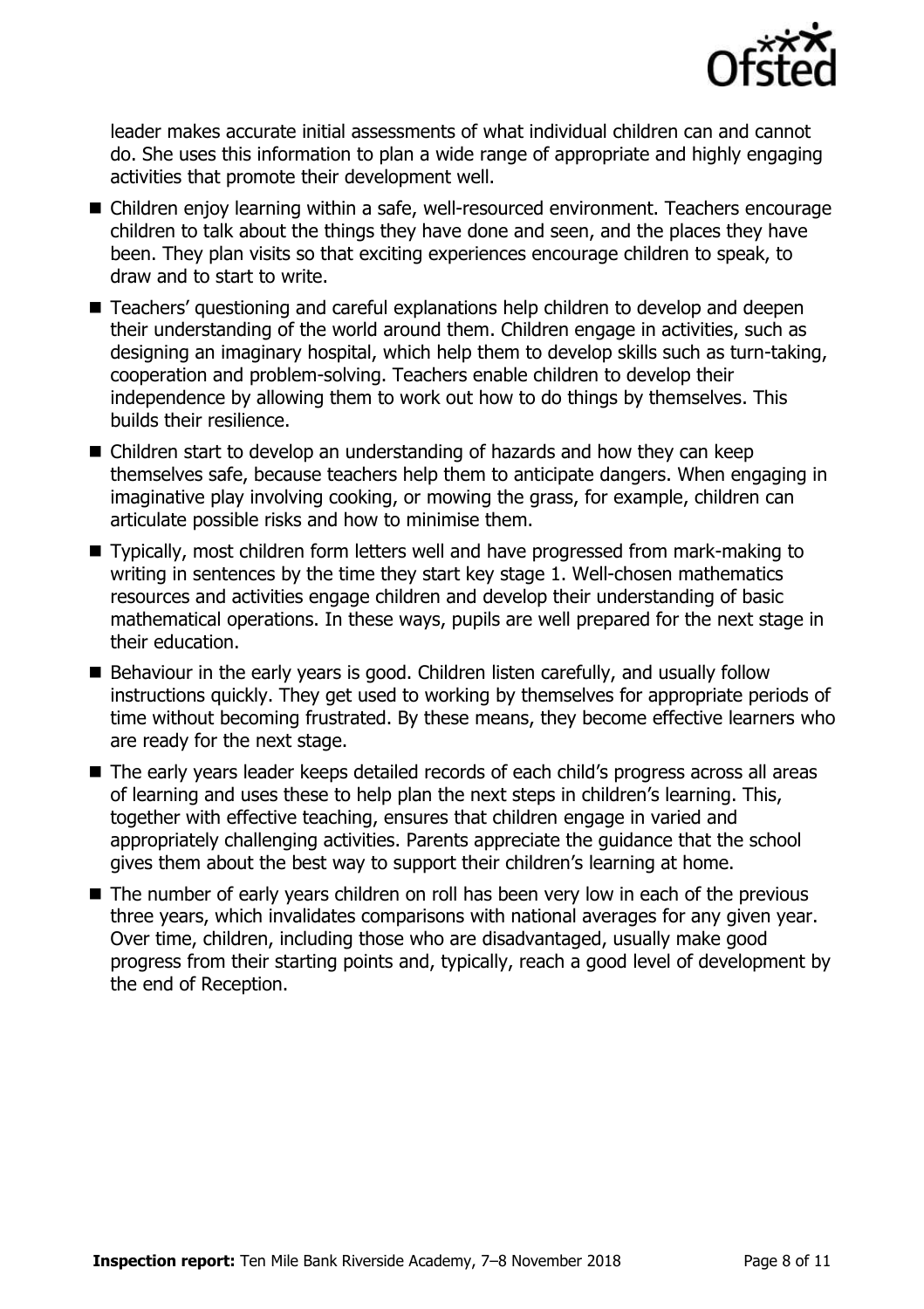

# **School details**

| Unique reference number | 142527         |
|-------------------------|----------------|
| Local authority         | <b>Norfolk</b> |
| Inspection number       | 10078221       |

This inspection of the school was carried out under section 5 of the Education Act 2005.

| Type of school                      | Primary                                    |
|-------------------------------------|--------------------------------------------|
| School category                     | Academy sponsor-led                        |
| Age range of pupils                 | 4 to 11                                    |
| <b>Gender of pupils</b>             | Mixed                                      |
| Number of pupils on the school roll | 26                                         |
| Appropriate authority               | Board of trustees                          |
| Chair                               | Clive Jeffries                             |
| <b>Headteacher</b>                  | Sarah Turner                               |
| Telephone number                    | 01366 377 310                              |
| <b>Website</b>                      | www.tenmilebankriverside.norfolk.sch.uk    |
| <b>Email address</b>                | office@tenmilebankriverside.norfolk.sch.uk |
| Date of previous inspection         | Not previously inspected                   |

### **Information about this school**

- The school, which became an academy in January 2016, works in partnership with Hilgay Riverside Academy. Together the two schools are known as The Riverside Federation. Some leadership arrangements, including the headship and governance, are shared across the federation.
- Both schools in The Riverside Federation are sponsored by the Diocese of Ely Multi-Academy Trust.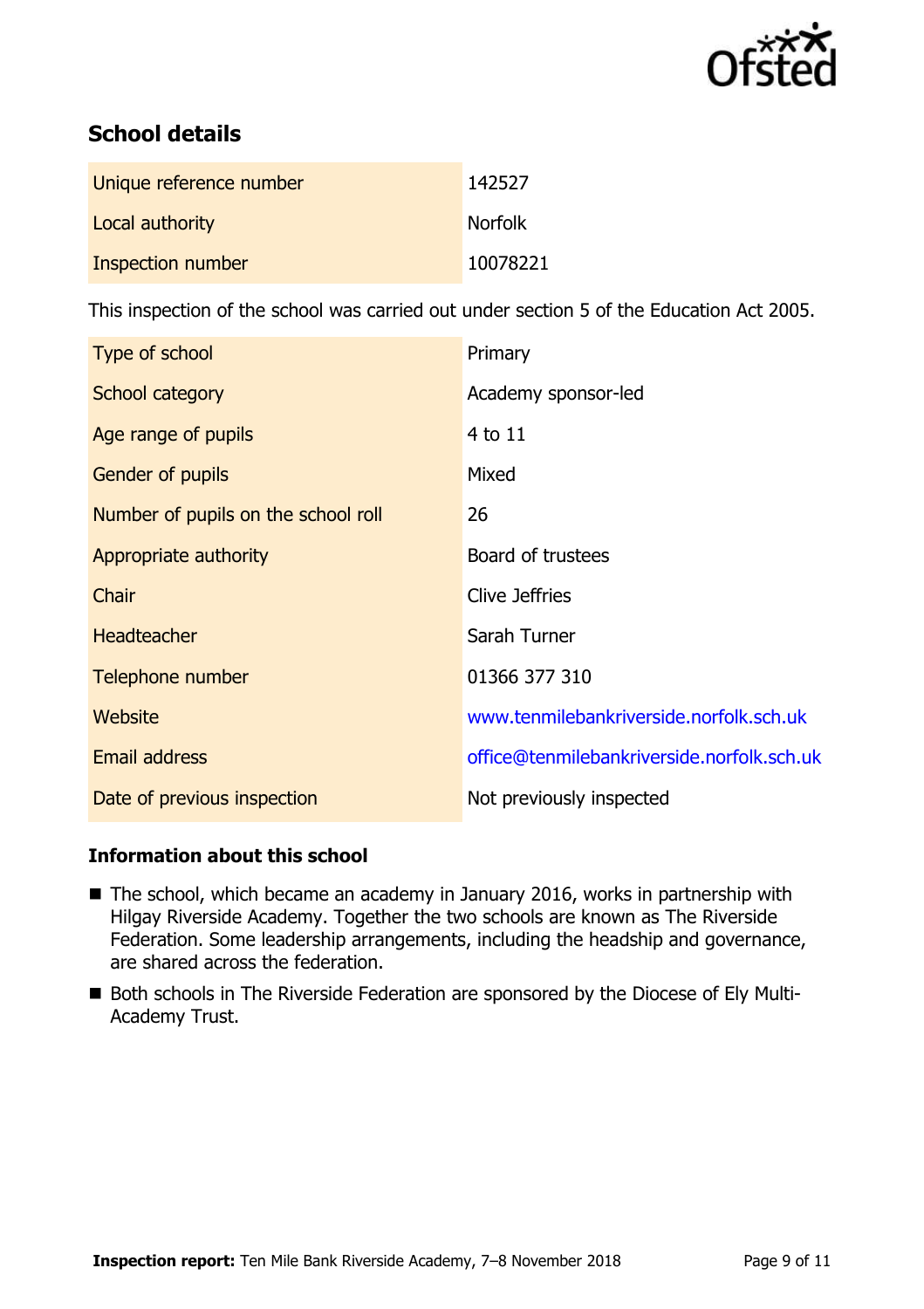

# **Information about this inspection**

- The inspector gathered a range of evidence to judge the quality of teaching and learning over time. The inspector observed parts of nine lessons, some jointly with the headteacher.
- The inspector looked closely at the work in the very large majority of pupils' exercise books and talked to pupils about their work. The inspector looked at a range of the school's documents, including assessment information.
- The inspector checked documentation concerned with the safer recruitment of staff and volunteers, including the school's single central record.
- $\blacksquare$  Meetings were held with leaders, governors, a representative of the multi-academy trust and a group of pupils.
- The inspector took account of the 14 responses to Parent View, Ofsted's online questionnaire, and the eight free-text responses that were received, alongside information provided by the school about parental views.
- The inspector considered the 14 responses to Ofsted's pupil survey.

#### **Inspection team**

Jason Howard, lead inspector **Her Majesty's Inspector**